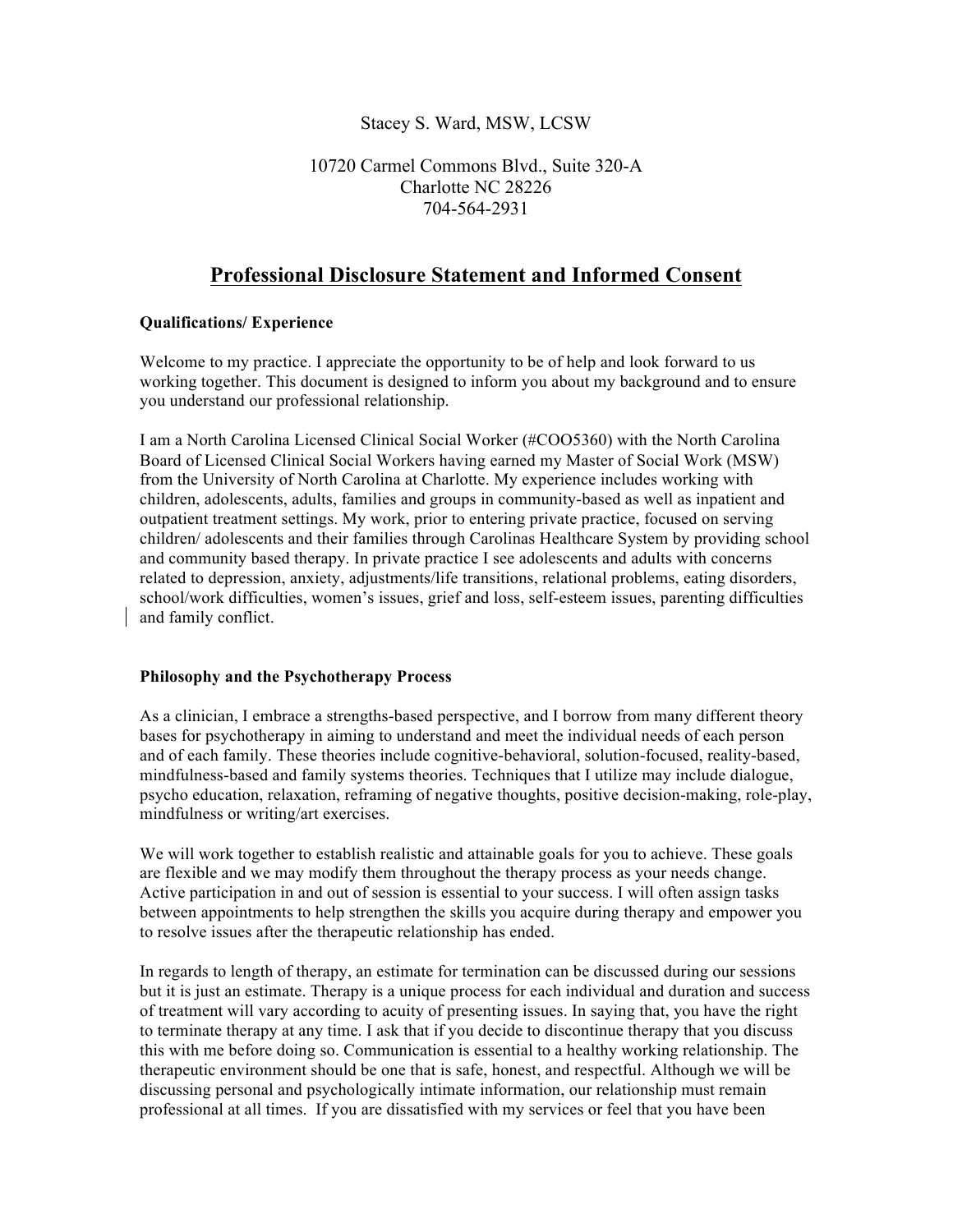treated unfairly or unethically, please address this with me immediately. If you do not feel that you can address these concerns with me directly you can contact the North Carolina Social Work Certification and Licensing Board at (800) 550-7009 for clarification of client's rights or to register a complaint.

#### **Fees and Billing**

Individual counseling sessions will be billed at \$100 per 60-minute session. Any additional services (consultations with attorneys, psychological reports, letters, and phone calls lasting more than 15 minutes) will be prorated at the hourly rate. Cash and personal check are acceptable methods of payment. Fees are due at the time of service, including co-payment for third party reimbursement. Claims will be filed for in-network benefits; however, filing out of network benefits will be the sole responsibility of the client.

In order to file claims with your insurance I am required to provide a diagnosis. Not all diagnoses are covered under insurance and when a diagnosis is given it becomes part of your health records. Please be advised that when you file with insurance you may be placing yourself at risk of being diagnosed with a preexisting condition. This may present challenges for future healthcare coverage.

A 24 hour notice must be given for cancellation or rescheduling appointments. A \$50.00 fee will be assessed for any missed appointment without proper notice. There is a \$30.00 processing fee for returned checks.

## **Records and Confidentiality**

Information about you will not be disclosed without your prior knowledge and written consent. However, some limitations to this confidentiality do exist:

- 1. **Threat to yourself or others.** If you inform me that you intend to inflict harm upon yourself or others I am required by law to take actions necessary to prevent harm to any involved party. This includes the obligation to warn any person who may be placed in imminent danger by your actions.
- 2. **If mandated by court of law**. If you are involved in any court/ legal proceedings I may be subpoenaed to testify regardless of your consent. If required to appear in court there will be an hourly consultation fee for your therapist's time.
- 3. **Abuse**. If I am made aware of potential or actual occurrence of abuse or neglect I will be required to report this to the Department of Social Services.
- 4. **Insurance claims** information about your treatment and diagnosis may be shared with your insurance company in order to pay claims.
- 5. **Supervision**. This counselor has a policy of supervision to help guarantee quality of service to you. Consequently, your case may be discussed with other counselors in supervisory group. Confidentiality is maintained by not disclosing any identifying information.
- **6. Therapist has sole access to client records only. No other entity has access to client information.**